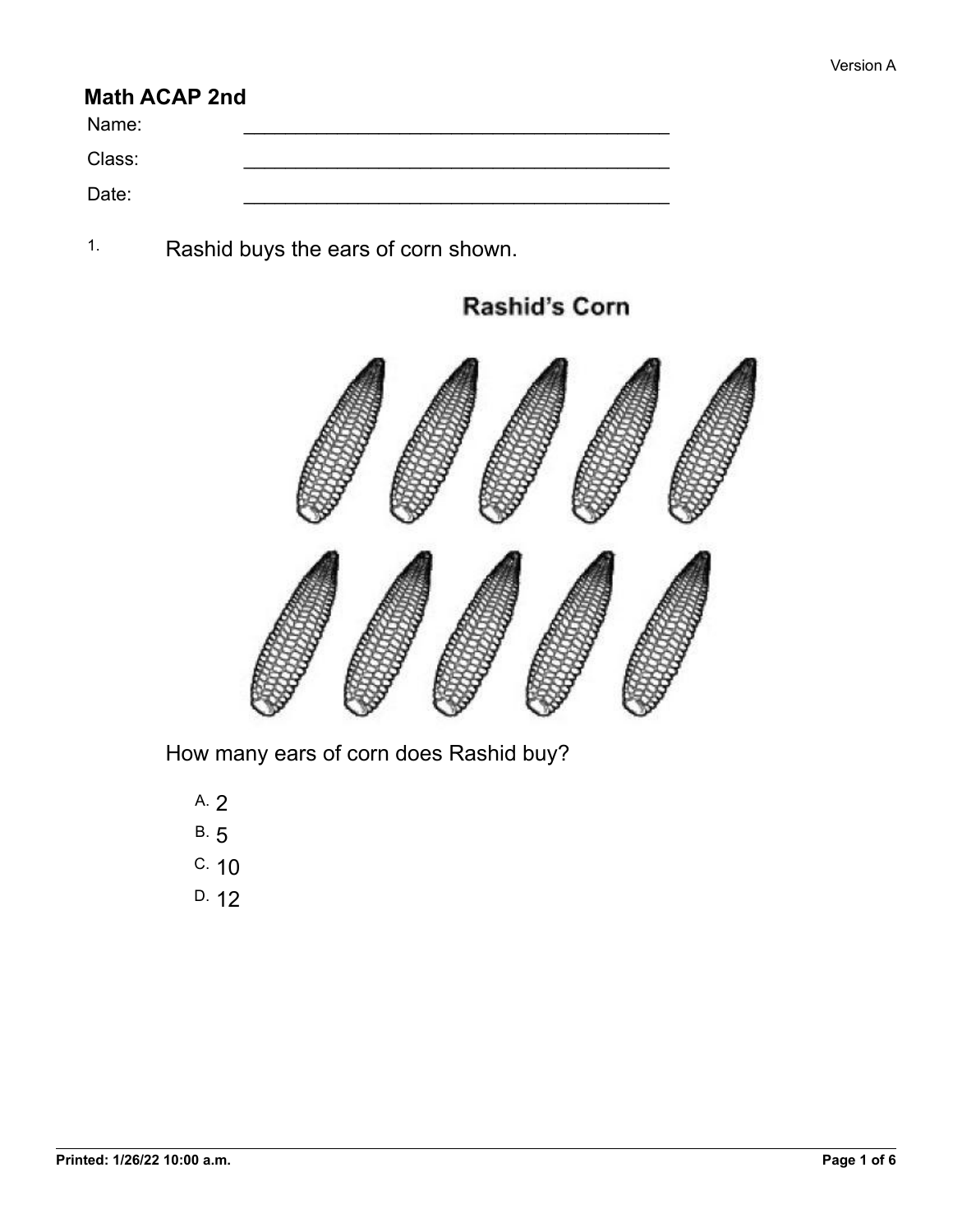## 2. Some base-ten blocks are shown.



Which number is represented by the base-ten blocks?

- A. 239
- B. 293
- C. 329
- D. 392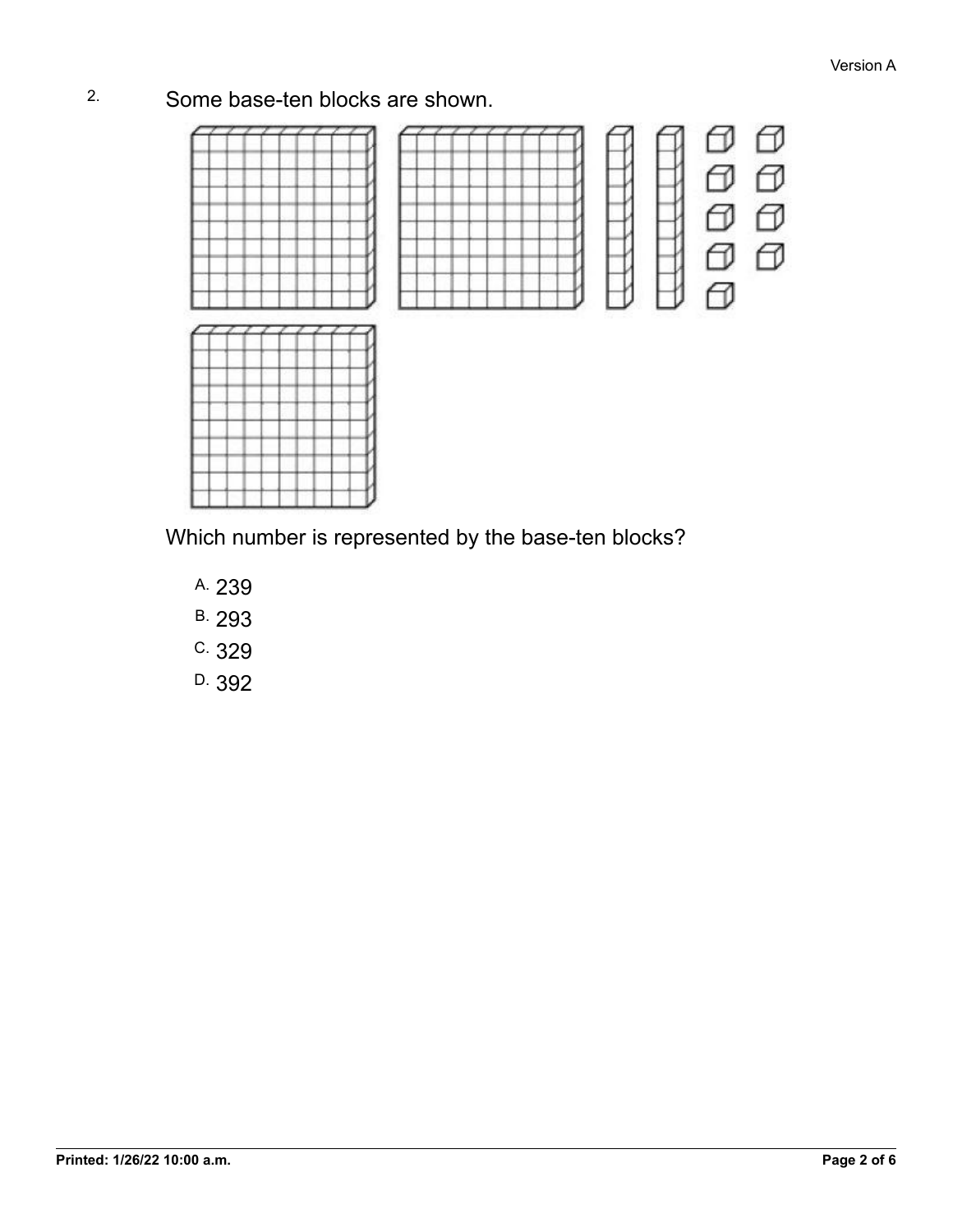3. Mrs. Rush cuts a piece of rope to go from the top to the bottom of the flagpole outside her school.



What is the **best** estimate for the length of the piece of rope?

- A. 2 inches
- B. 2 feet
- C. 20 inches
- D. 20 feet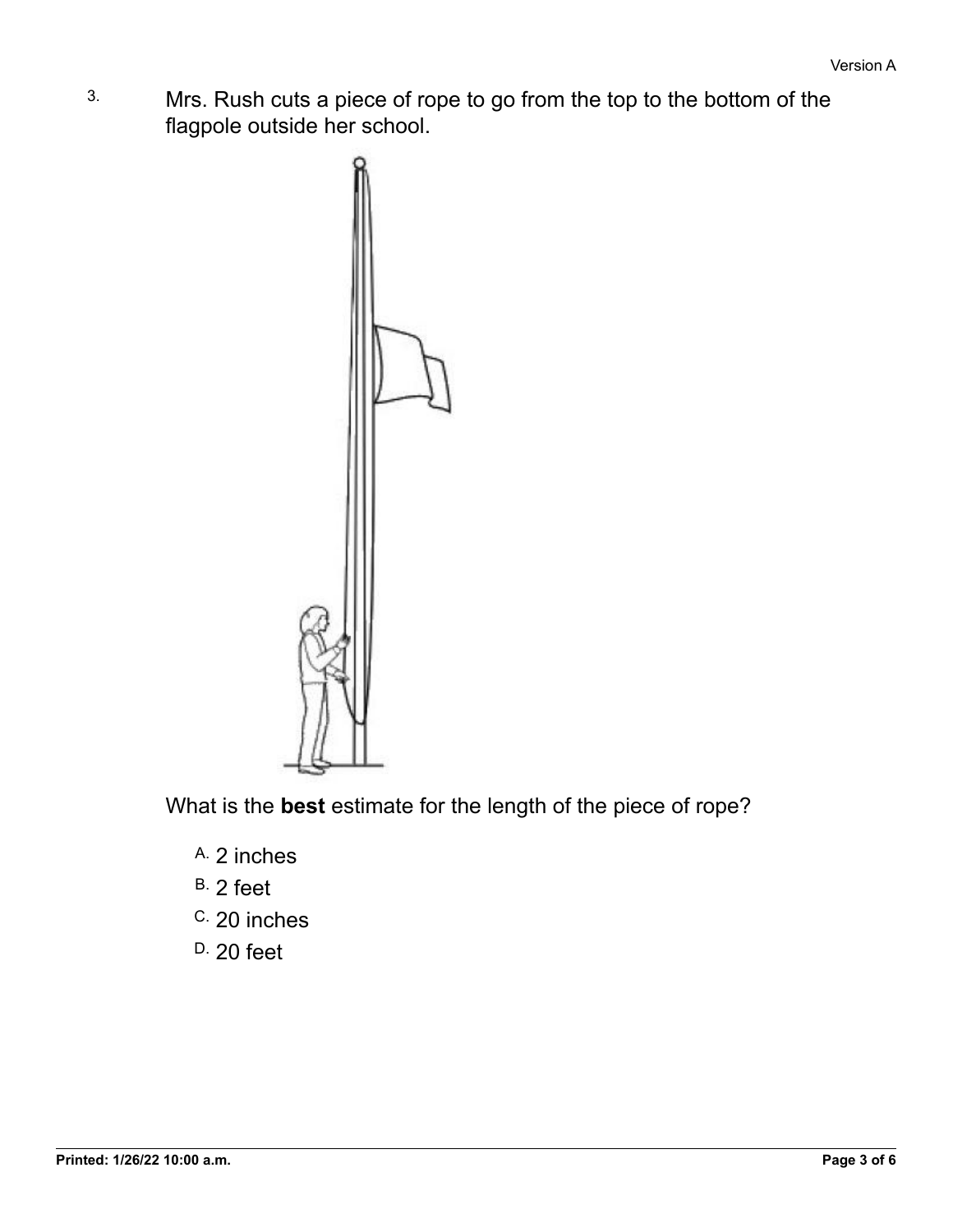4. Ty and Grace are growing plants as shown below. Ty's plant is 14 inches tall. Grace's plant is 23 inches tall.



How many inches taller is Grace's plant than Ty's plant?

- A. 9
- B. 11
- C. 19
- D. 37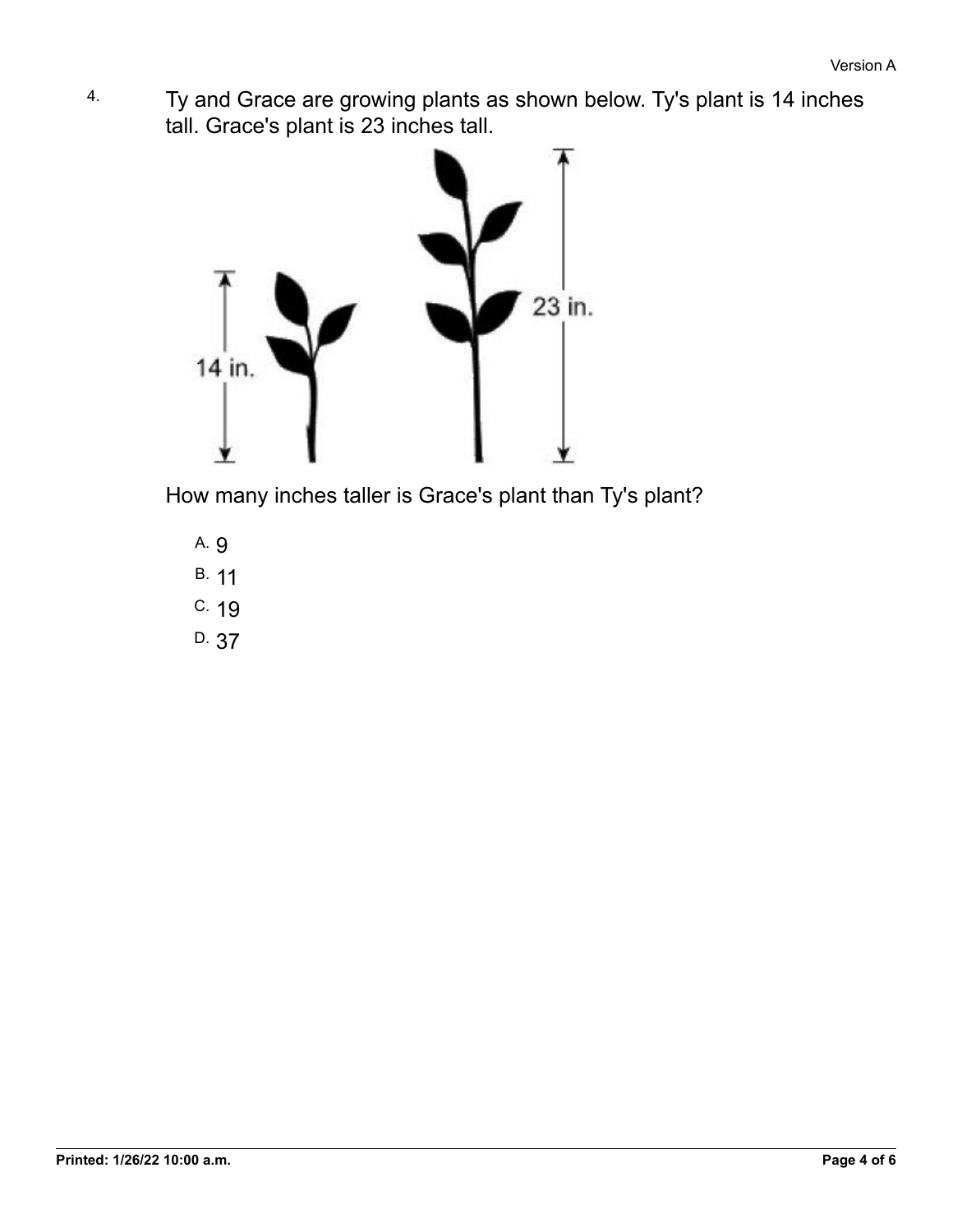5. Select the **two** quadrilaterals.